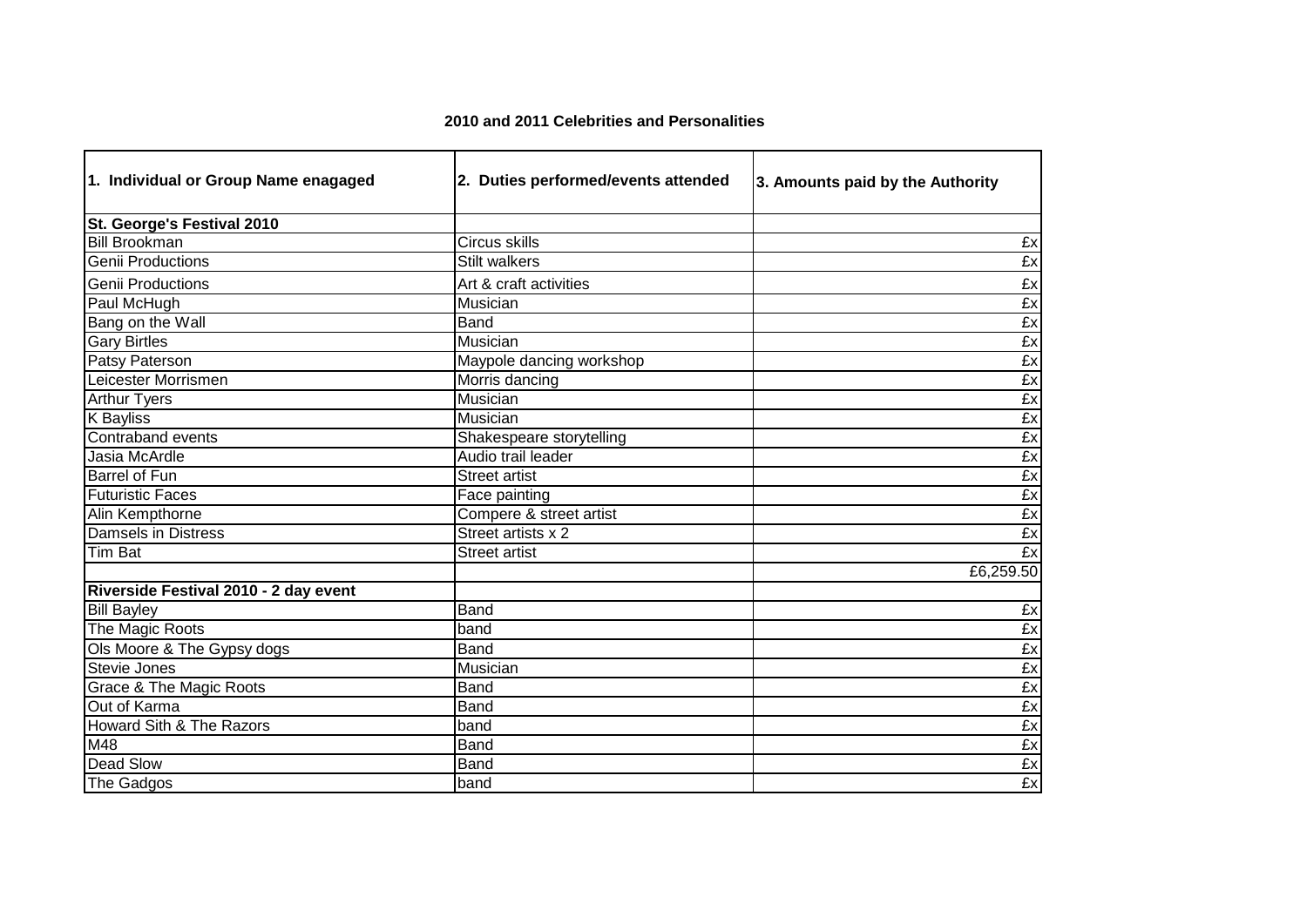| Joel Owen & The Antoine Band         | <b>Band</b>                  | £x              |
|--------------------------------------|------------------------------|-----------------|
| The Penny Hangers                    | Band                         | Ex              |
| The Deap People                      | band                         | £x              |
| Stevie Jones & Mark Hill             | musicians                    |                 |
| Professor Clump                      | <b>Street artist</b>         | $\frac{Ex}{Ex}$ |
| <b>Bill Brookman</b>                 | Puppet plays                 | £x              |
| <b>Buggers</b>                       | street artists               | Ex              |
| Simon Tebbutt                        | Falconry display             | Ex              |
| Montana Events                       | Pet zoo                      | £x              |
| <b>City Gallery</b>                  | Art workshops                | £x              |
| <b>Futuristic Faces</b>              | Face painting                | £x              |
| <b>Tom Hare</b>                      | <b>Willow artist</b>         | £x              |
|                                      |                              | £8,085.00       |
| <b>Castle Park Festival 2010</b>     |                              |                 |
| <b>Bill Brookman</b>                 | circus skills workshops      | £x              |
| P.V. Wright                          | Guided walk leader           | £x              |
| <b>Robert Gregory</b>                | Guided walk leader           | £x              |
| <b>Caroline Roberts</b>              | Guided walk leader           | $\frac{Ex}{Ex}$ |
| <b>Chris Stephens</b>                | Guided walk leader           |                 |
| <b>Mellow Baku</b>                   | musician                     |                 |
| David Wyatt                          | musician                     | £x              |
| lan Babbington                       | m <sub>usician</sub>         | £x              |
| <b>Steven Parker</b>                 | musician                     | £x              |
| <b>Helix Ensemble</b>                | Musicians                    | £x              |
| <b>Puddings &amp; Pies</b>           | musicians                    | £x              |
| <b>Genii Productions</b>             | street artists               | £x              |
| Sarah Fiander                        | artist                       | £x              |
|                                      |                              | £3,467.00       |
| <b>Humberstone Park Bonfire 2010</b> |                              |                 |
| <b>Genii Productions</b>             | Fire show and street artists | £x              |
| David Wyatt                          | musician                     | Ex              |
|                                      |                              | £1,200.00       |
| <b>Abbey Park Bonfire 2010</b>       |                              |                 |
| Rainbow Productions                  | <b>Street artists</b>        | £x              |
|                                      |                              |                 |
| St. George's Festival 2011           |                              |                 |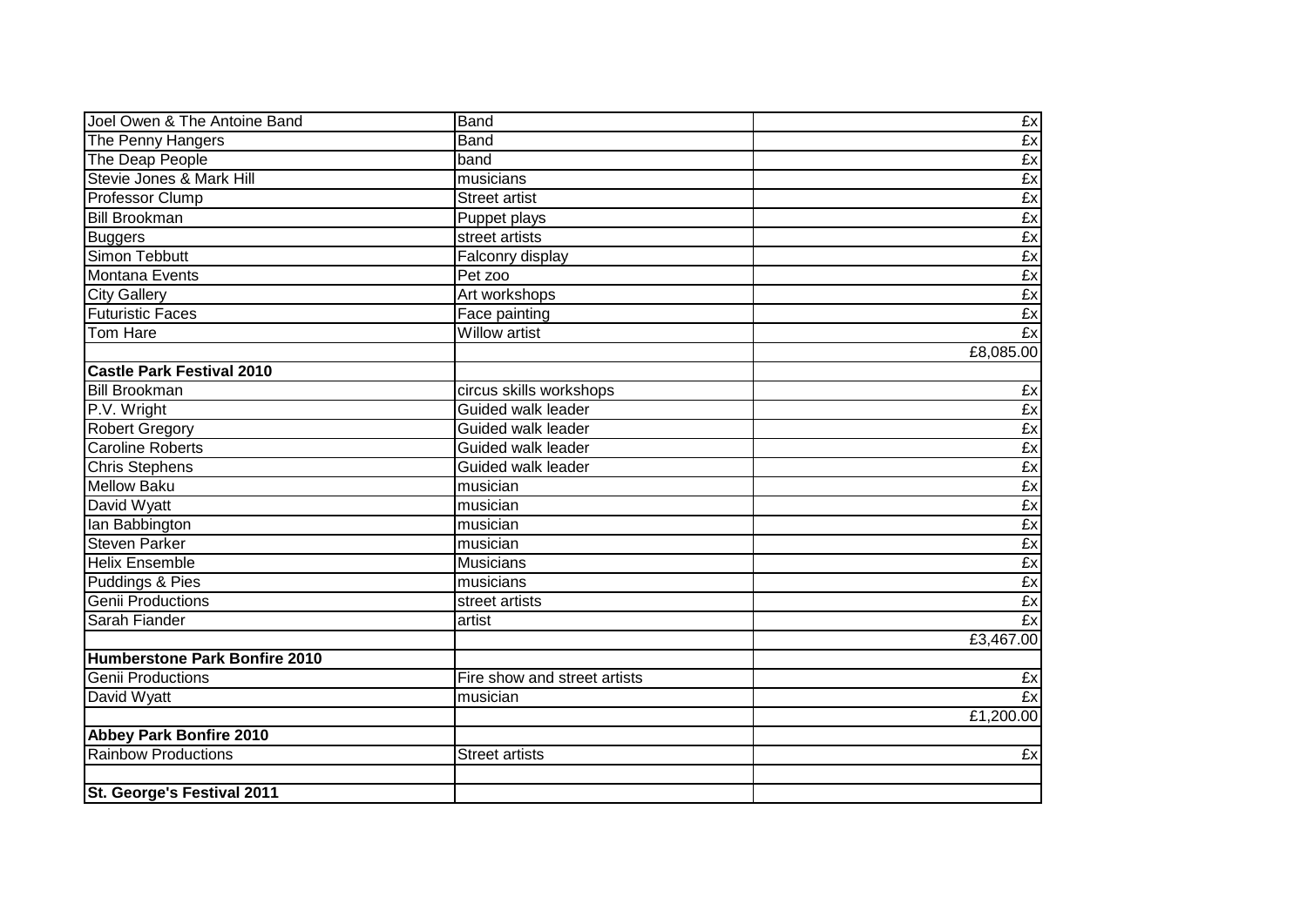| Roger Pugh                            | Jester & compere         | £x        |
|---------------------------------------|--------------------------|-----------|
| <b>Bill Brookman</b>                  | circus skills workshops  | £x        |
| Genii Productions                     | stiltwalkers             | Ex        |
| Genii Productions                     | Art workshops            | Ex        |
| <b>Red Fox</b>                        | <b>Band</b>              | £x        |
| <b>Gary Birtles</b>                   | musician                 | £x        |
| <b>Black Rat</b>                      | band                     | £x        |
| <b>Pat Crane</b>                      | Maypole dancing workshop | £x        |
| Leicester Morrismen                   | Morris dancing           | £x        |
| Pedestrian                            | Competition trail        | £x        |
| Barrel of Fun                         | street artist            | £x        |
| <b>Futuristic Faces</b>               | Face painting            | £x        |
| Damsels in Distress                   | <b>Street artists</b>    | £x        |
| Combust                               | street artist            | £x        |
|                                       |                          | £5.410.00 |
| Riverside Festival 2011 - 2 day event |                          |           |
| <b>Bill Bailey Band</b>               | band                     | £x        |
| James Lewis Band                      | Band                     | Ex        |
| <b>Free Control</b>                   | Band                     | £x        |
| <b>SOS Blues Band</b>                 | band                     | £x        |
| Sugarbeet                             | band                     | £x        |
| <b>Charlie &amp; The Martyrs</b>      | band                     | Ex        |
| <b>Black Rat</b>                      | <b>Band</b>              | £x        |
| <b>Sing For Water</b>                 | choir                    | Ex        |
| <b>Gary Birtles</b>                   | musician                 | Ex        |
| Mr Bloom                              | street artist            | Ex        |
| <b>Bill Brookman</b>                  | Puppet plays             | Ex        |
| Sparky Robot                          | street artist            | £x        |
| <b>Pirates</b>                        | street artist            | £x        |
| Simon Tebbutt                         | Falconry display         | £x        |
| Nanoplex                              | cycle displays           | Ex        |
| <b>MBD</b>                            | spring                   | £x        |
| Soft Touch                            | music workshops          | Ex        |
| <b>City Gallery</b>                   | Art workshops            | Ex        |
| <b>Funky Monkey</b>                   | Woodwork                 | Ex        |
| Tom Hare                              | Willow artist            | Ex        |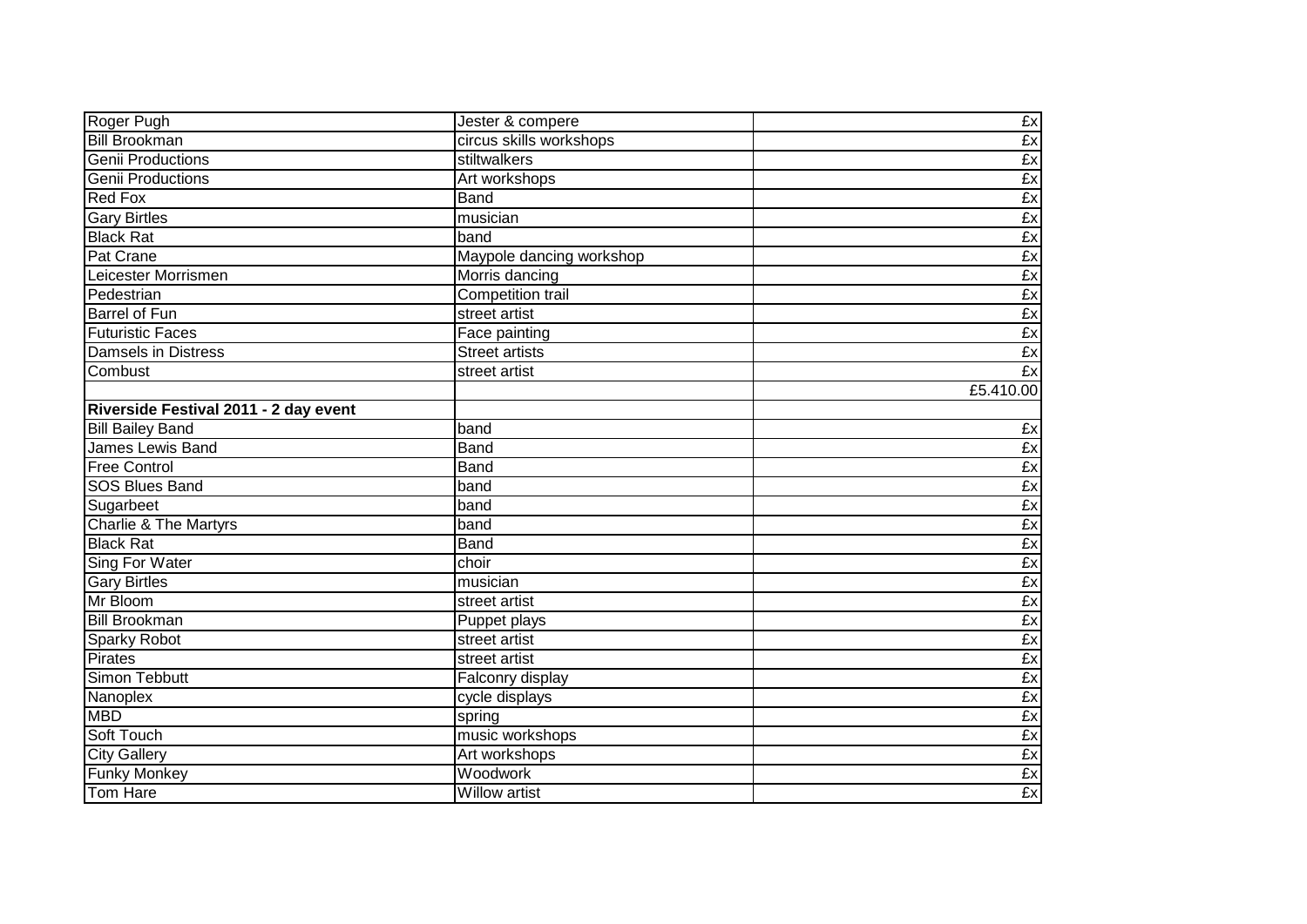| Groundwork                              | mini beast safari            | Ex        |
|-----------------------------------------|------------------------------|-----------|
|                                         |                              | £9.854.00 |
| <b>Castle Park Festival 2011</b>        |                              |           |
| <b>Bill Brookman</b>                    | circus skills workshops      | £x        |
| <b>Black Rat</b>                        | <b>Band</b>                  | Ex        |
| E. Scattergood                          | musician                     | £x        |
| <b>Daniel Lambert's Trousers</b>        | band                         | £x        |
| <b>Strung Out Sisters</b>               | <b>Band</b>                  | £x        |
| Sylvester The Jester                    | street artist                | £x        |
| Various walk leaders                    | guided walks                 | Ex        |
|                                         |                              | £2,650.00 |
| <b>Humberstone Park Bonfire 2011</b>    |                              |           |
| <b>Genii Productions</b>                | Fire show and street artists | £x        |
| <b>Purple Circles</b>                   | band                         | £x        |
|                                         |                              | £1,200.00 |
| <b>Abbey Park Bonfire 2011</b>          |                              |           |
| Radio Leicester                         | stage entertainment          | £x        |
| Combust                                 | Fire show                    | £x        |
| <b>Rainbow Productions</b>              | <b>Street artists</b>        | £x        |
|                                         |                              | £1,300.00 |
|                                         |                              |           |
|                                         |                              |           |
| <b>Christmas Lights Switch On 2010</b>  |                              |           |
| Ratby Youth Band                        | musicians                    | £x        |
| <b>Trevor Peake</b>                     | musician                     | £x        |
| <b>Genii Productions</b>                | street artists               | £x        |
| <b>Fools Paradise</b>                   | street artists               | £x        |
|                                         |                              | £1,350.00 |
| <b>Christmas Lights Switch On 2011</b>  |                              |           |
| Super 8 Singers                         | musicians                    | £x        |
| Ratby Youth Band                        | brass band                   | £x        |
| <b>Platforms</b>                        | band                         | £x        |
| <b>Mindblowers</b>                      | stiltwalkers                 | £x        |
| Cicii                                   | street artists               | £x        |
|                                         |                              | £1,950.00 |
| Orton Square Xmas Lights Switch on 2011 |                              |           |